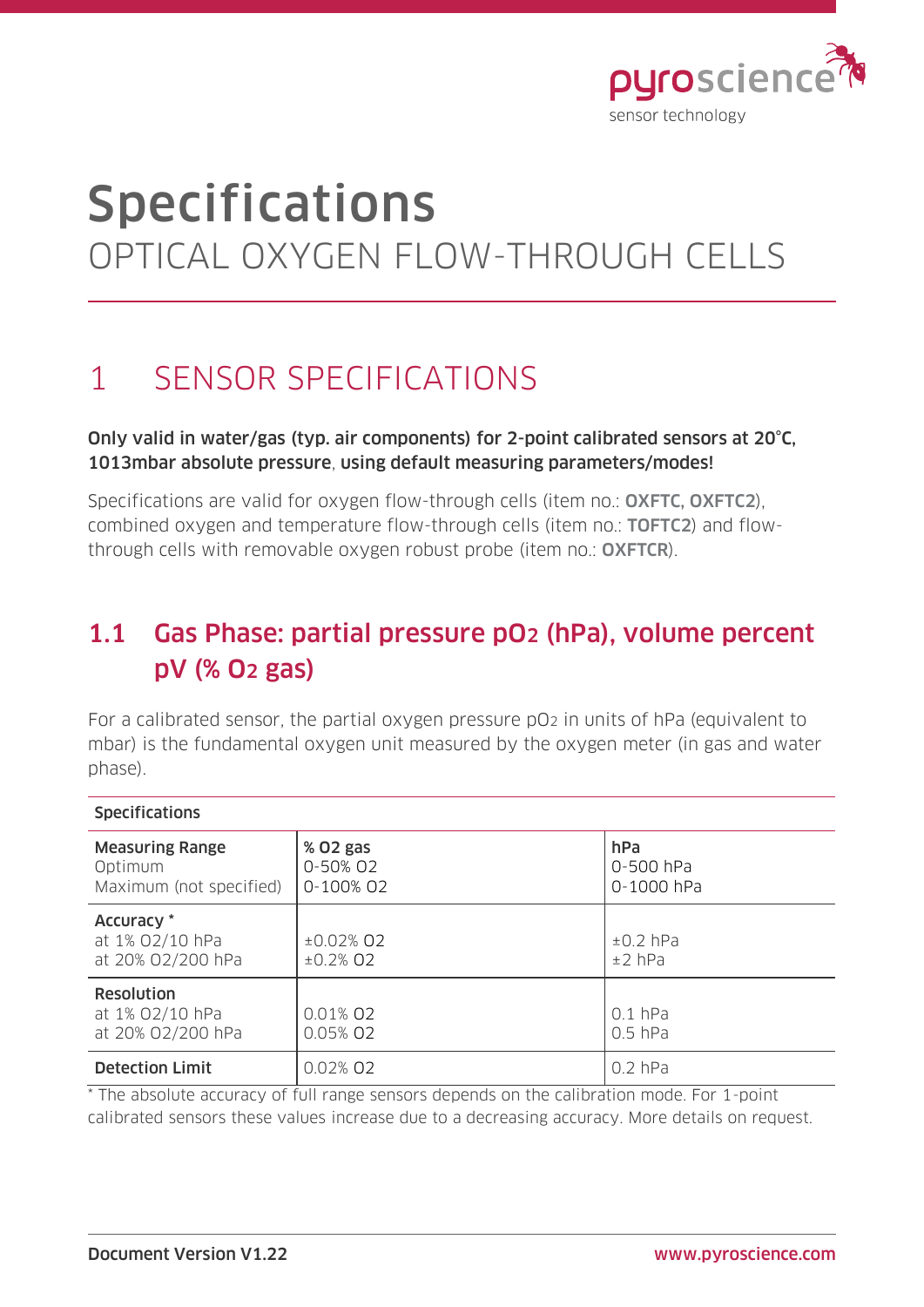### 1.2 Dissolved Oxygen: % air saturation, µmol/L, mg/L = ppm, mL/L

Oxygen dissolved in water can be expressed in % air saturation and in concentration units like  $\mu$ mol/L, mg/L (ppm), and mL/L. For details on calculation of dissolved oxygen units from partial pressure readings (interpolation formula based on temperature, atmospheric pressure and salinity), please see the respective sensor/oxygen meter manuals.

| <b>Specifications</b>                                             |                                                       |                                            |
|-------------------------------------------------------------------|-------------------------------------------------------|--------------------------------------------|
| <b>Measuring Range</b><br>Optimum<br>Maximum (not specified)      | % air saturation (a.s.)<br>0-250% a.s.<br>0-500% a.s. | $mg/L$ (ppm)<br>$0-22$ mg/L<br>$0-44$ mg/L |
| Accuracy *<br>at 5% a.s./0.44 mg/L<br>at 95% a.s./8.8 mg/L        | $\pm 0.1\%$ a.s.<br>$±1\%$ a.s.                       | $\pm 0.01$ mg/L<br>$\pm 0.1$ mg/L          |
| <b>Resolution</b><br>at 5% a.s./0.44 mg/L<br>at 95% a.s./8.8 mg/L | $0.05%$ a.s.<br>$0.25%$ a.s.                          | $0.005$ mg/L<br>$0.025$ mg/L               |
| <b>Detection Limit</b>                                            | $0.1\%$ a.s.                                          | $0.01$ mg/L                                |

\* The absolute accuracy of the full range sensors depends on the calibration mode. For 1-point calibrated sensors these values increase due to a decreasing accuracy. More details on request.

### 1.3 General Characteristics

| Response Time (t90) ‡<br>Gas<br>Water   | OXFTC/OXFTC2/TOFTC2<br>k1 sec<br><9 sec                                                                                                    | <b>OXFTCR</b><br>$10$ sec<br>$<$ 20 sec |
|-----------------------------------------|--------------------------------------------------------------------------------------------------------------------------------------------|-----------------------------------------|
| <b>Tubing Connectors</b><br>(Luer-Lock) | ID tubing 1.6 or 2.4 mm (item no. OXFTC)<br>ID tubing 3.2 or 4.0 mm (item no. OXFTC2, TOFTC2)<br>ID tubing 3.2 or 4.8 mm (item no. OXFTCR) |                                         |
| Recommended flow<br>rate for liquids    | 10-100 mL/min (item no. OXFTC)<br>20-500 mL/min (item no. OXFTC2, OXFTCR)                                                                  |                                         |
| <b>Temperature Range</b>                | specified: $0^{\circ}$ C (32 $^{\circ}$ F) to 50 $^{\circ}$ C (122 $^{\circ}$ F) (OXFTC, OXFTC2, TOFTC2, OXFTCR)                           |                                         |
| <b>Minimum Lifetime</b>                 | 10,000,000 data points                                                                                                                     |                                         |
| <b>Calibration Modes</b>                | 1-point and 2-point calibration; obligatory to calibrate in gas (water)<br>calibration standards for measurements in gas (water) samples   |                                         |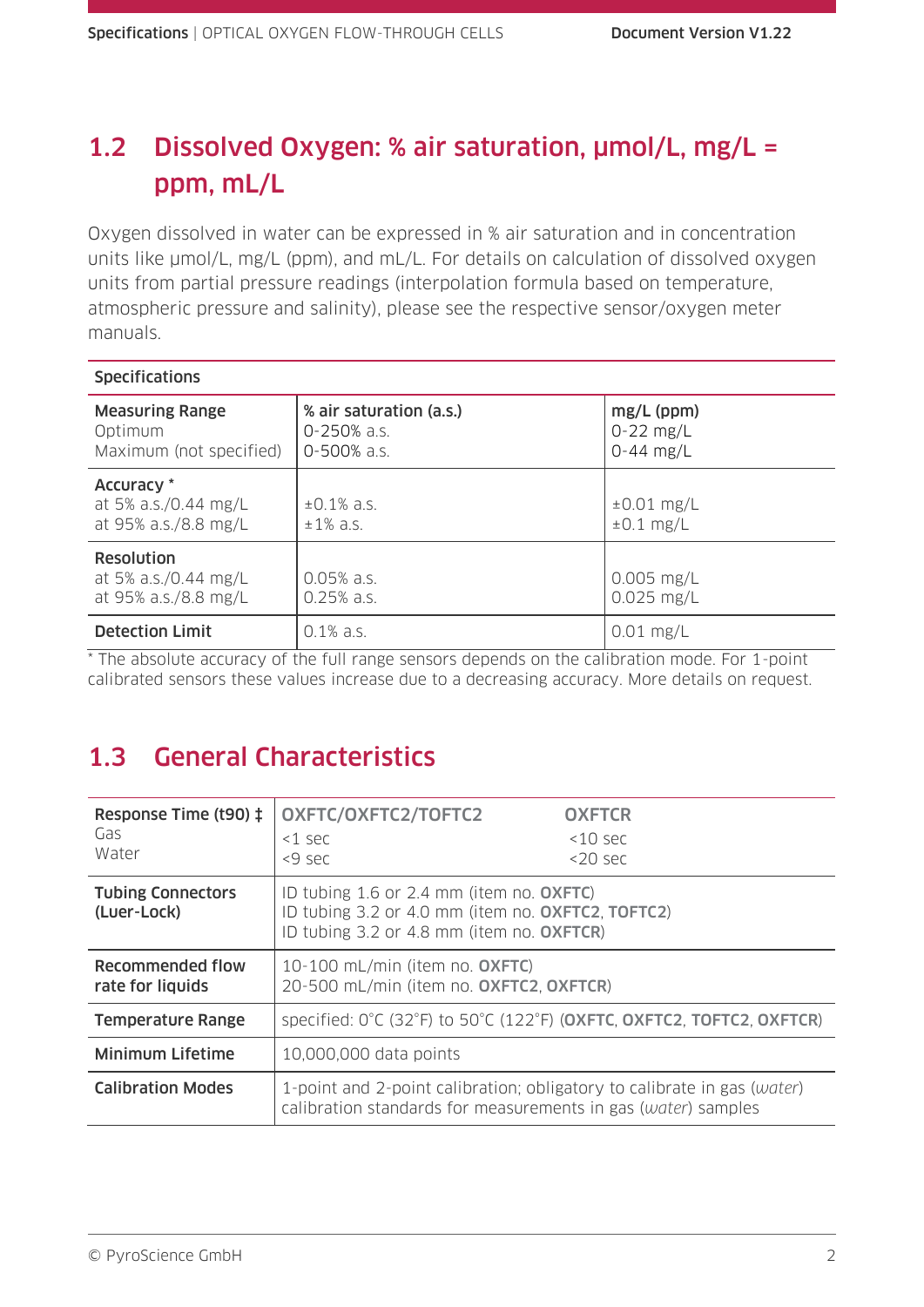| <b>Application Areas</b> | Laboratory, industry, research.                             |
|--------------------------|-------------------------------------------------------------|
|                          | NOT for medical or any safety-critical application.         |
|                          | NOT for application in humans.                              |
|                          | NOT for application in food intended for human consumption. |
|                          |                                                             |

‡ Typical response times for 90% signal change of the oxygen sensor. For liquids: measured for the transition from air into a stirred solution of 1% Na2SO3

# 2 APPLICABILITY AND CROSS-SENSITIVITY

|                                                    | <b>Applicability</b> | Cross-Sensitivity | <b>NO Cross-</b><br>Sensitivity |
|----------------------------------------------------|----------------------|-------------------|---------------------------------|
| <b>Water/Aqueous solutions</b>                     | $\times$             |                   |                                 |
| Gas Phase (typ. air<br>components)                 | X                    |                   |                                 |
| Ethanol <sup>1</sup>                               | short-term only      |                   |                                 |
| Method <sup>1</sup>                                | short-term only      |                   |                                 |
| Isopropanol <sup>1</sup>                           | short-term only      |                   |                                 |
| Other organic solvents <sup>2</sup>                |                      | $\times$          |                                 |
| Chlorine gas (Cl2), NO <sub>2</sub> gas,<br>bleach |                      | X                 |                                 |
| pH 1-14                                            |                      |                   | X                               |
| CO <sub>2</sub>                                    |                      |                   | $\times$                        |
| CH <sub>4</sub>                                    |                      |                   | $\times$                        |
| H <sub>2</sub> S                                   |                      |                   | $\times$                        |
| Any ionic species                                  |                      |                   | $\times$                        |

<sup>1</sup> Only diluted and after conditioning- contact [info@pyroscience.com](mailto:info@pyroscience.com) for more information;

2 Includes liquid solvents and solvent vapors